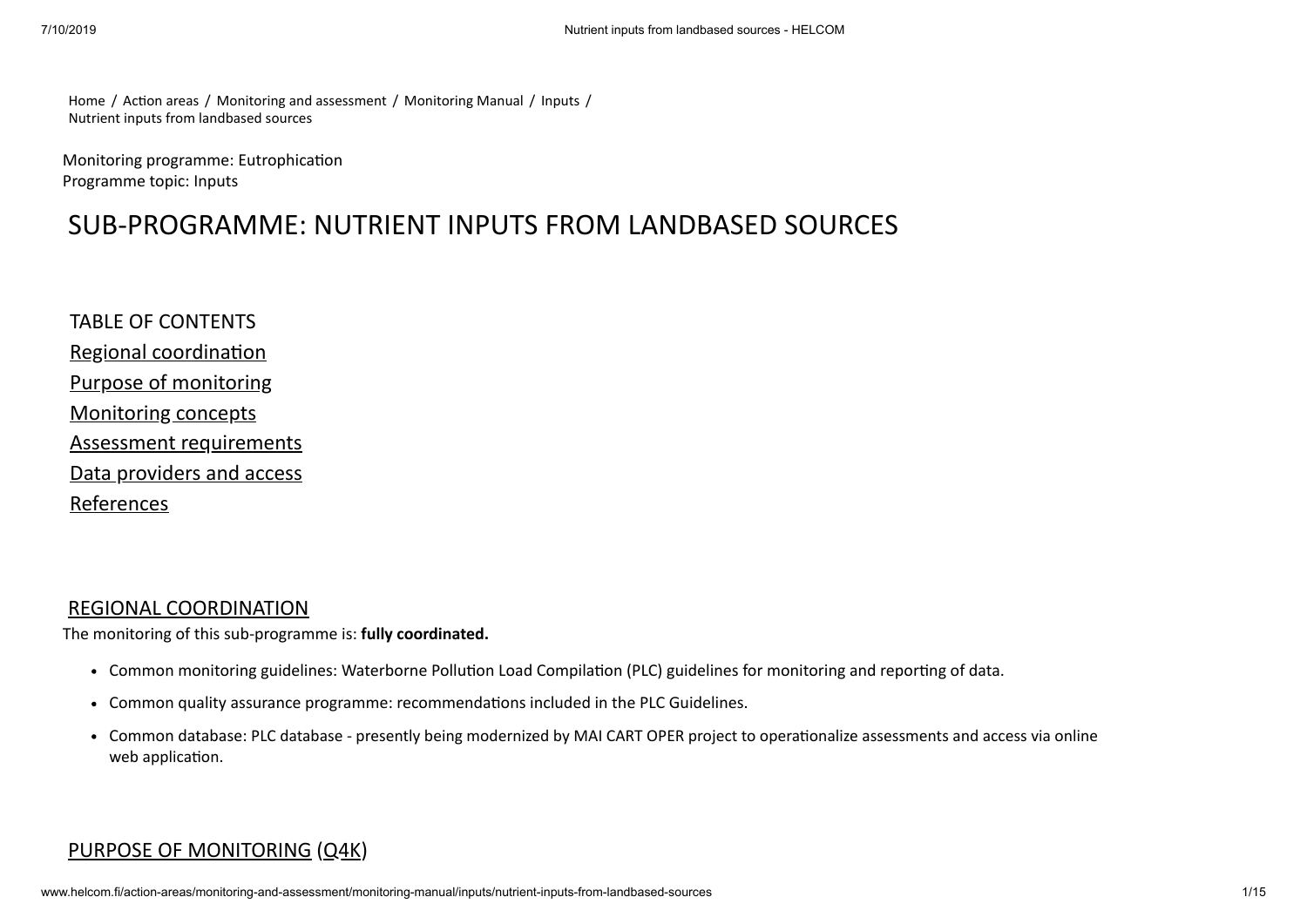| <b>Baltic Sea Action Plan (BSAP)</b> | Segments                                                                                                                                             | Eutrophication                                                                                                                                                                                      |  |  |  |  |
|--------------------------------------|------------------------------------------------------------------------------------------------------------------------------------------------------|-----------------------------------------------------------------------------------------------------------------------------------------------------------------------------------------------------|--|--|--|--|
|                                      | Ecological objectives                                                                                                                                | Concentrations of nutrients close to natural levels                                                                                                                                                 |  |  |  |  |
|                                      |                                                                                                                                                      | Nutrient reduction scheme: Maximum Allowable Inputs (MAI) and Country-Allocated Reduction Targets (CART)                                                                                            |  |  |  |  |
| <b>Marine strategy framework</b>     | Descriptors                                                                                                                                          | D5 Eutrophication                                                                                                                                                                                   |  |  |  |  |
| directive (MSFD)                     | Criteria (Q5a)                                                                                                                                       | 5.1 Nutrient levels                                                                                                                                                                                 |  |  |  |  |
|                                      | Pressures and impacts (Q5c)                                                                                                                          | Nutrient and organic matter enrichment:                                                                                                                                                             |  |  |  |  |
|                                      |                                                                                                                                                      | Inputs of fertilisers and other nitrogen - and phosphorus-rich substances<br>(e.g. from point and diffuse sources, including agriculture, aquaculture,<br>atmospheric deposition.                   |  |  |  |  |
|                                      |                                                                                                                                                      | Inputs of organic matter (e.g. sewers, mariculture, riverine inputs).                                                                                                                               |  |  |  |  |
|                                      | Activities (Q7a, Q7b)                                                                                                                                | Land based activities/industries: industry discharges<br>Land based activities/industries: agricultural run-off<br>Land based activities/industries: municipal waste water<br>Uses Activities Other |  |  |  |  |
| Other relevant legislation (Q8a)     | Council Directive 91/676/EEC concerning the protection of waters against pollution caused by nitrates from<br>agricultural sources                   |                                                                                                                                                                                                     |  |  |  |  |
|                                      | Council Directive 91/271/EEC concerning urban waste-water treatment                                                                                  |                                                                                                                                                                                                     |  |  |  |  |
|                                      | Directive 2000/60/EC of the European Parliament and of the Council establishing a framework for the Community<br>action in the field of water policy |                                                                                                                                                                                                     |  |  |  |  |
|                                      | Directive 2008/1/EC of the European Parliament and the Council concerning integrated pollution prevention and<br>control                             |                                                                                                                                                                                                     |  |  |  |  |

# Follow up of progress towards: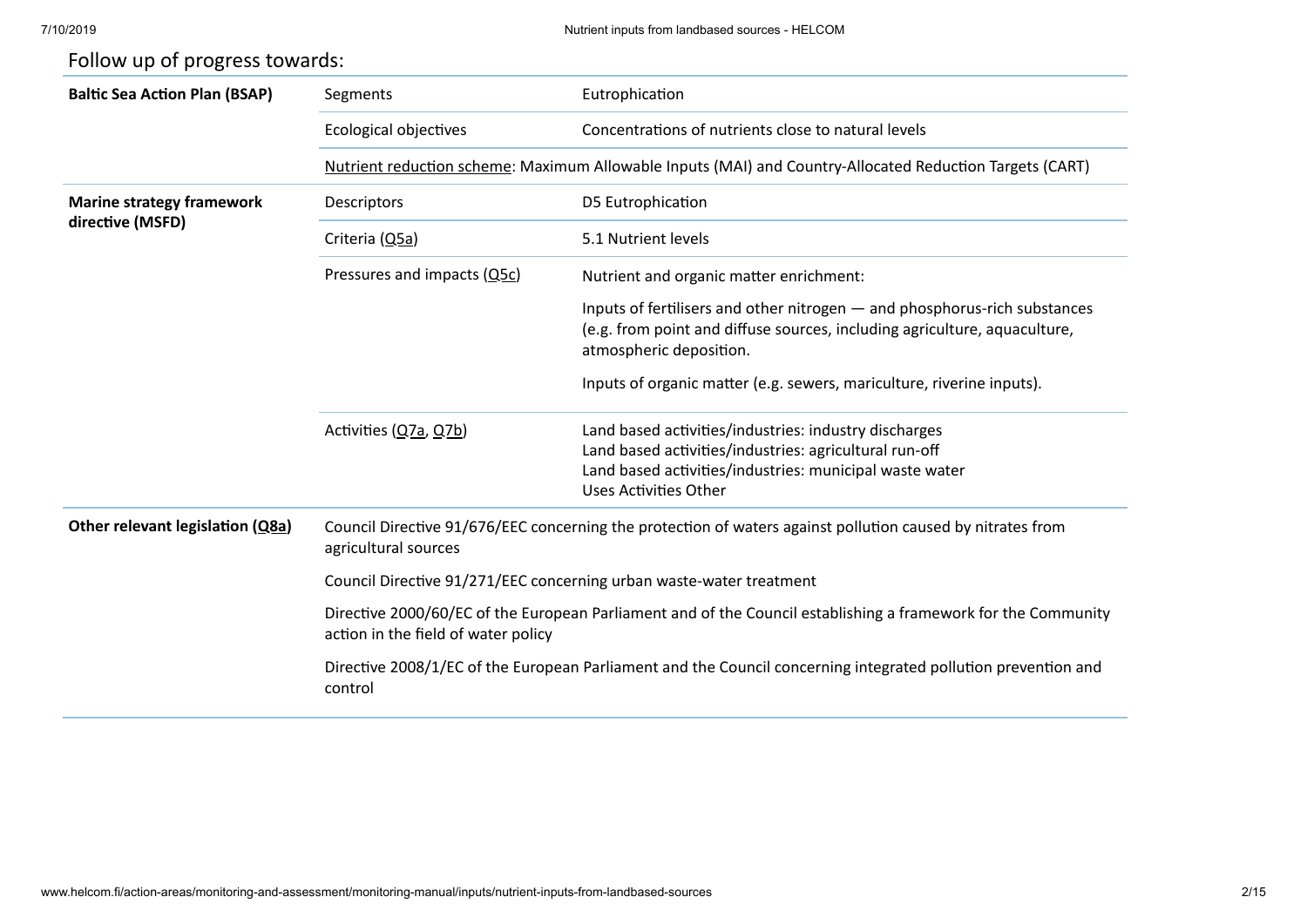| Assessment of: $(Q4k)$           |                      |                      | Scale of data aggregation for assessments: $(Q10a)$        |  |  |  |
|----------------------------------|----------------------|----------------------|------------------------------------------------------------|--|--|--|
| State/Impacts                    |                      |                      | <b>HELCOM</b> assessment unit Level 1: Baltic Sea          |  |  |  |
| <b>Pressures</b>                 |                      | temporal trends,     | <b>HELCOM</b> assessment unit Level 2: Subbasin            |  |  |  |
|                                  |                      | spatial distribution | HELCOM assessment unit Level 3: Subbasins with coastal and |  |  |  |
| Human activities                 | x                    | temporal trends,     | offshore division                                          |  |  |  |
| causing the pressures            |                      | spatial distribution | HELCOM assessment unit Level 4: Subbasins with coastal WFD |  |  |  |
| <b>Effectiveness of measures</b> | X                    | temporal trends,     | division                                                   |  |  |  |
|                                  | spatial distribution |                      | Other: HELCOM PLC Sub-division                             |  |  |  |

### <span id="page-2-0"></span>[MONITORING CONCEPTS TABLE](#page-2-0)

| Coordination | <b>Elements</b><br>Q <sub>9a</sub><br>(Q5c) | Parameter<br>Q9a(Q5c)                                                         | Method<br>Q <sub>9c</sub> , Q <sub>9d</sub> | Q <sub>9e</sub> , 9f Q <sub>9h</sub> , 9i | QA/QC Frequency                        | Spatial<br>resolution<br><u>Q9g, 9i</u>                                                                                       | Link to<br><b>HELCOM</b><br>core<br>indicators | Link to<br><b>MSFD GES</b><br>characteristics<br>Q5b | scope<br><u>Q4i</u>     | Spatial Monitoring CPs<br>started<br><u>Q4h</u> | monitoring                                                                  |
|--------------|---------------------------------------------|-------------------------------------------------------------------------------|---------------------------------------------|-------------------------------------------|----------------------------------------|-------------------------------------------------------------------------------------------------------------------------------|------------------------------------------------|------------------------------------------------------|-------------------------|-------------------------------------------------|-----------------------------------------------------------------------------|
| <b>PLC</b>   | NTot                                        | Input level of chemical/<br>nutrient/<br>pollutant from land-based<br>sources | PLC Water Other<br>Guidelines               |                                           | min. 12 times<br>a year<br>recommended | $^{\sim}300$<br>monitored<br>rivers and<br>estimated 23<br>un-<br>monitored<br>areas in the<br><b>Baltic Sea</b><br>catchment |                                                |                                                      | <b>WFD</b><br><b>TW</b> | 1994                                            | Most of the<br>CPs - missing<br>only from<br>some un-<br>monitored<br>areas |
| <b>PLC</b>   | PTot                                        | Input level of chemical/<br>nutrient/<br>pollutant from land-based<br>sources | PLC Water<br>Guidelines                     | Other                                     | min. 12 times<br>a year<br>recommended | $^{\sim}300$<br>monitored<br>rivers and<br>estimated 23<br>unmonitored<br>areas in the<br><b>Baltic Sea</b><br>catchment      |                                                |                                                      | <b>WFD</b><br>TW        | 1994                                            | Most of the<br>CPs - missing<br>only from<br>some<br>unmonitored<br>areas   |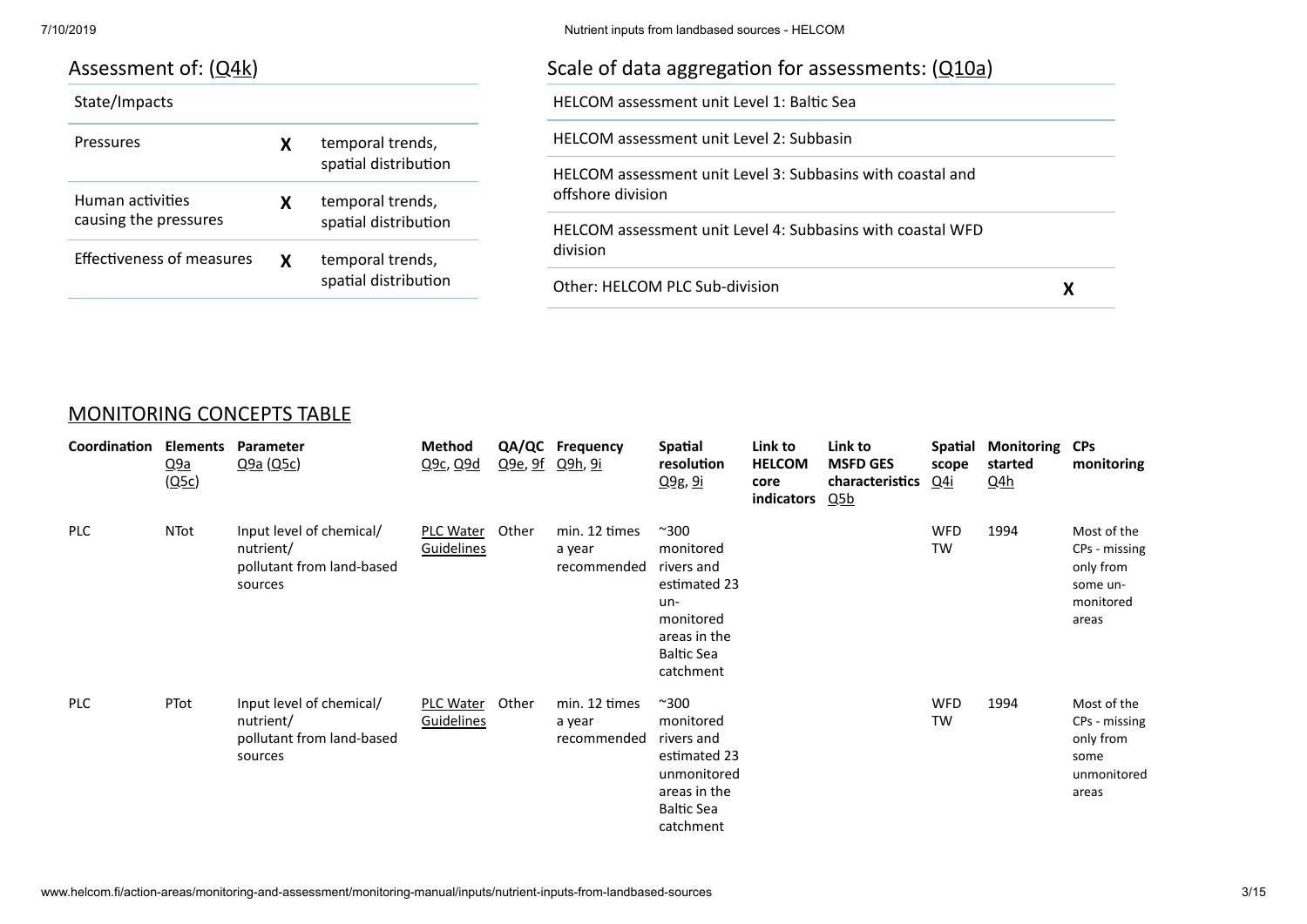| PLC        | Water<br>discharge rivers | Freshwater input rates from                                                   |                                | Other | min. 12 times<br>a year<br>recommended | $^{\sim}300$<br>monitored<br>rivers and<br>estimated 23<br>unmonitored<br>areas in the<br><b>Baltic Sea</b><br>catchment                                                     | WFD<br><b>TW</b> | 1994 | Most of the<br>CPs - missing<br>only from<br>some<br>unmonitored<br>areas |
|------------|---------------------------|-------------------------------------------------------------------------------|--------------------------------|-------|----------------------------------------|------------------------------------------------------------------------------------------------------------------------------------------------------------------------------|------------------|------|---------------------------------------------------------------------------|
| PLC        | NH4-N                     | Input level of chemical/<br>nutrient/<br>pollutant from land-based<br>sources | <b>PLC Water</b><br>Guidelines | Other | min. 12 times<br>a year<br>recommended | $^{\sim}300$<br>monitored<br>rivers and<br>estimated 23<br>unmonitored<br>areas in the<br><b>Baltic Sea</b><br>catchment                                                     | <b>WFD</b><br>TW | 1994 | Most of the<br>CPs - missing<br>only from<br>some<br>unmonitored<br>areas |
| PLC        | NO <sub>2</sub> -N        | Input level of chemical/<br>nutrient/<br>pollutant from land-based<br>sources | PLC Water Other<br>Guidelines  |       | min. 12 times<br>a year<br>recommended | $^{\sim}300$<br>monitored<br>rivers and<br>estimated 23<br>unmonitored<br>areas in the<br><b>Baltic Sea</b><br>catchment                                                     | <b>WFD</b><br>TW | 1994 | Most of the<br>CPs - missing<br>only from<br>some<br>unmonitored<br>areas |
| <b>PLC</b> | <b>NO23-N</b>             | Input level of chemical/<br>nutrient/<br>pollutant from land-based<br>sources | <b>PLC Water</b><br>Guidelines | Other | min. 12 times<br>a year<br>recommended | $^{\sim}300$<br>monitored<br>rivers and<br>estimated 23<br>unmonitored<br>areas in the<br><b>Baltic Sea</b><br>catchment<br>(can be<br>reported as<br>sum of NO2<br>and NO3) |                  | 1994 | Most of the<br>CPs - missing<br>only from<br>some<br>unmonitored<br>areas |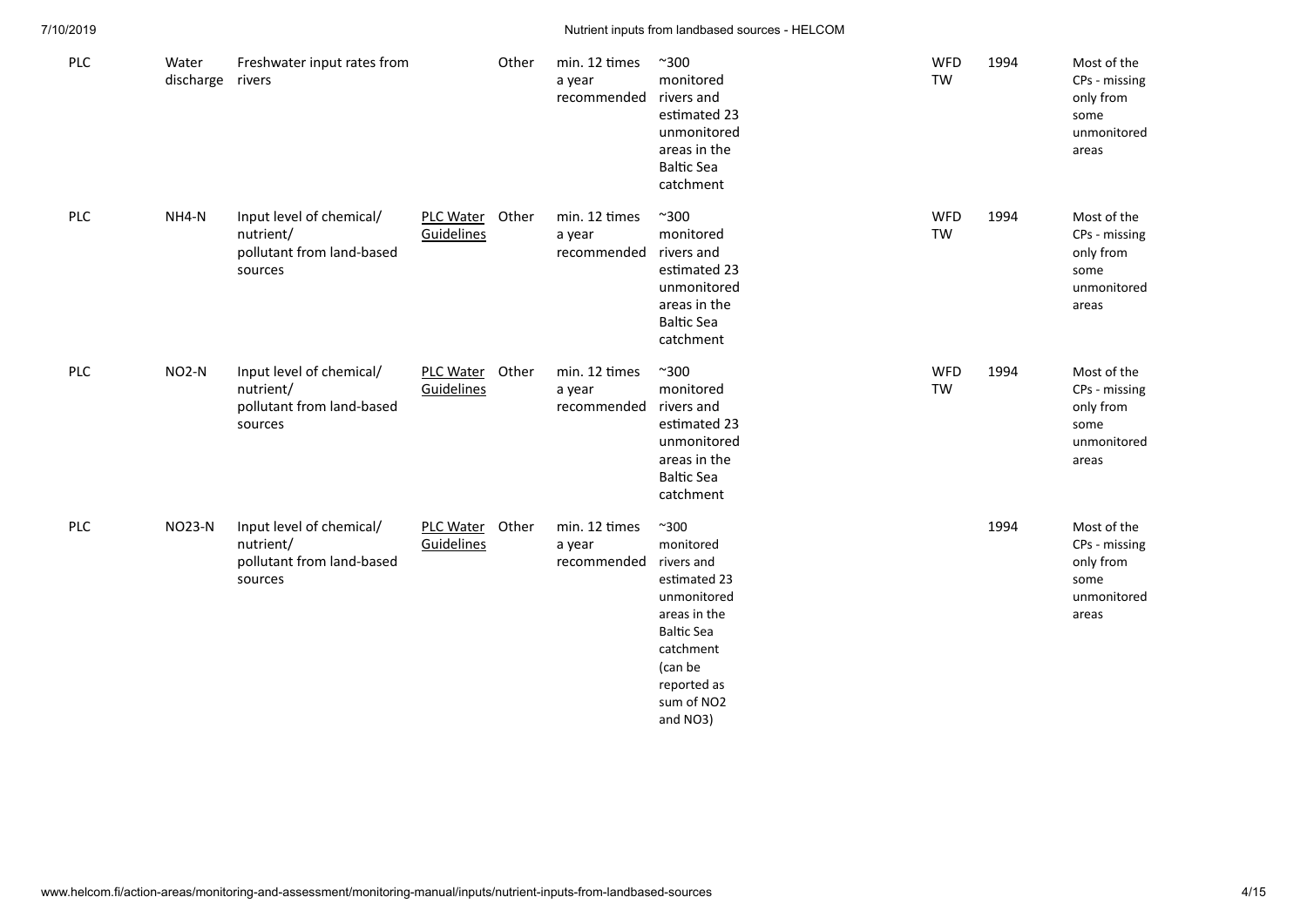| <b>PLC</b> | NO3-N | Input level of chemical/<br>nutrient/<br>pollutant from land-based<br>sources       | PLC Water Other<br>Guidelines |       | min. 12 times<br>a year<br>recommended                    | $^{\sim}300$<br>monitored<br>rivers and<br>estimated 23<br>unmonitored<br>areas in the<br><b>Baltic Sea</b><br>catchment | <b>WFD</b><br><b>TW</b> | 1994 | Most of the<br>CPs - missing<br>only from<br>some<br>unmonitored<br>areas |
|------------|-------|-------------------------------------------------------------------------------------|-------------------------------|-------|-----------------------------------------------------------|--------------------------------------------------------------------------------------------------------------------------|-------------------------|------|---------------------------------------------------------------------------|
| <b>PLC</b> | PO4-P | Input level of chemical/<br>nutrient/<br>pollutant from land-based<br>sources       | PLC Water Other<br>Guidelines |       | min. 12 times<br>a year<br>recommended                    | $^{\sim}300$<br>monitored<br>rivers and<br>estimated 23<br>unmonitored<br>areas in the<br><b>Baltic Sea</b><br>catchment | <b>WFD</b><br>TW        | 1994 | Most of the<br>CPs - missing<br>only from<br>some<br>unmonitored<br>areas |
| <b>PLC</b> | Ntot  | Input level of chemical/<br>nutrient/<br>pollutant from land-based<br>sources       | PLC Water Other<br>Guidelines |       | Large point<br>sources: 12<br>Small point<br>sources: 2-6 | Direct<br>Municipal<br>wastewater<br>treatment<br>plants<br>(MWWTP),<br>either<br>individually or<br>as aggregated       |                         |      | All HELCOM<br>Contracting<br>Parties                                      |
| <b>PLC</b> | Ptot  | Input level of<br>chemical/nutrient/pollutant<br>from land-based sources            | PLC Water Other<br>Guidelines |       | Large point<br>sources: 12<br>Small point<br>sources: 2-6 | Direct<br>Municipal<br>wastewater<br>treatment<br>plants<br>(MWWTP),<br>either<br>individually or<br>as aggregated       |                         |      | All HELCOM<br>Contracting<br>Parties                                      |
| <b>PLC</b> | PO4-P | Input level of<br>chemical/nutrient/pollutant Guidelines<br>from land-based sources | <b>PLC Water</b>              | Other | Large point<br>sources: 12<br>Small point<br>sources: 2-6 | Direct<br>Municipal<br>wastewater<br>treatment<br>plants<br>(MWWTP),<br>either<br>individually or<br>as aggregated       |                         |      | Only partially<br>reported-<br>often<br>missing                           |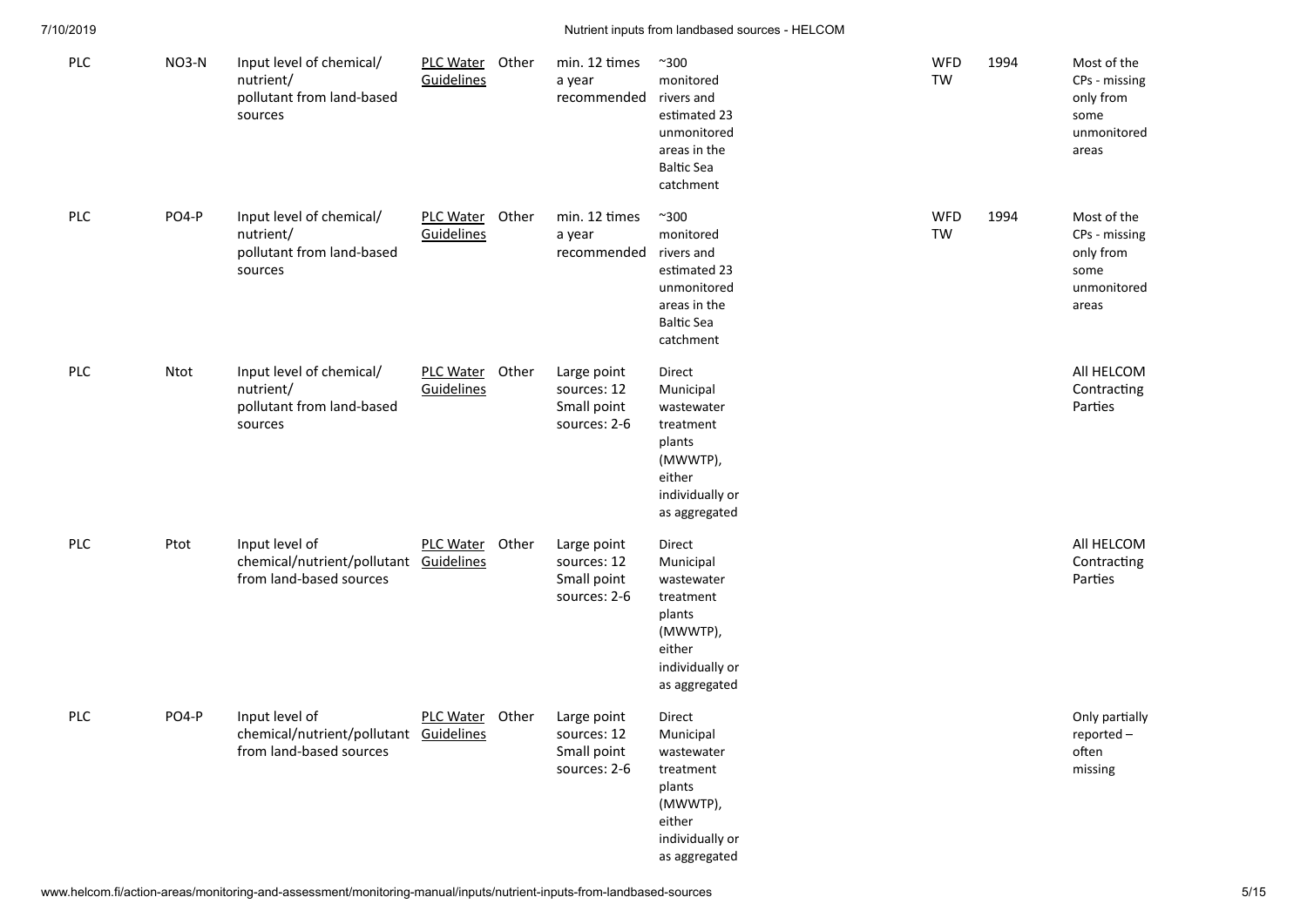| PLC        | NH4-N         | Input level of chemical/<br>nutrient/<br>pollutant from land-based<br>sources | PLC Water Other<br>Guidelines | Large point<br>sources: 12<br>Small point<br>sources: 2-6 | Direct<br>Municipal<br>wastewater<br>treatment<br>plants<br>(MWWTP),<br>either<br>individually or<br>as aggregated | Only partially<br>reported-<br>often<br>missing |
|------------|---------------|-------------------------------------------------------------------------------|-------------------------------|-----------------------------------------------------------|--------------------------------------------------------------------------------------------------------------------|-------------------------------------------------|
| PLC        | <b>BOD5/7</b> | Input level of chemical/<br>nutrient/<br>pollutant from land-based<br>sources | PLC Water Other<br>Guidelines | Large point<br>sources: 12<br>Small point<br>sources: 2-6 | Direct<br>Municipal<br>wastewater<br>treatment<br>plants<br>(MWWTP),<br>either<br>individually or<br>as aggregated | Only partially<br>reported-<br>often<br>missing |
| <b>PLC</b> | <b>FLOW</b>   | Input level of chemical/<br>nutrient/<br>pollutant from land-based<br>sources | PLC Water Other<br>Guidelines | Large point<br>sources: 12<br>Small point<br>sources: 2-6 | Direct<br>Municipal<br>wastewater<br>treatment<br>plants<br>(MWWTP),<br>either<br>individually or<br>as aggregated | Most of the<br>Contracting<br>Parties           |
| PLC        | Ntot          | Input level of chemical/<br>nutrient/<br>pollutant from land-based<br>sources | PLC Water Other<br>Guidelines | Large point<br>sources: 12<br>Small point<br>sources: 2-6 | Direct<br>Industrial<br>plants<br>(INDUSTRY),<br>either<br>individually or<br>as aggregated                        | All HELCOM<br>Contracting<br>Parties            |
| PLC        | Ptot          | Input level of chemical/<br>nutrient/<br>pollutant from land-based<br>sources | PLC Water Other<br>Guidelines | Large point<br>sources: 12<br>Small point<br>sources: 2-6 | Direct<br>Industrial<br>plants<br>(INDUSTRY),<br>either<br>individually or<br>as aggregated                        | All HELCOM<br>Contracting<br>Parties            |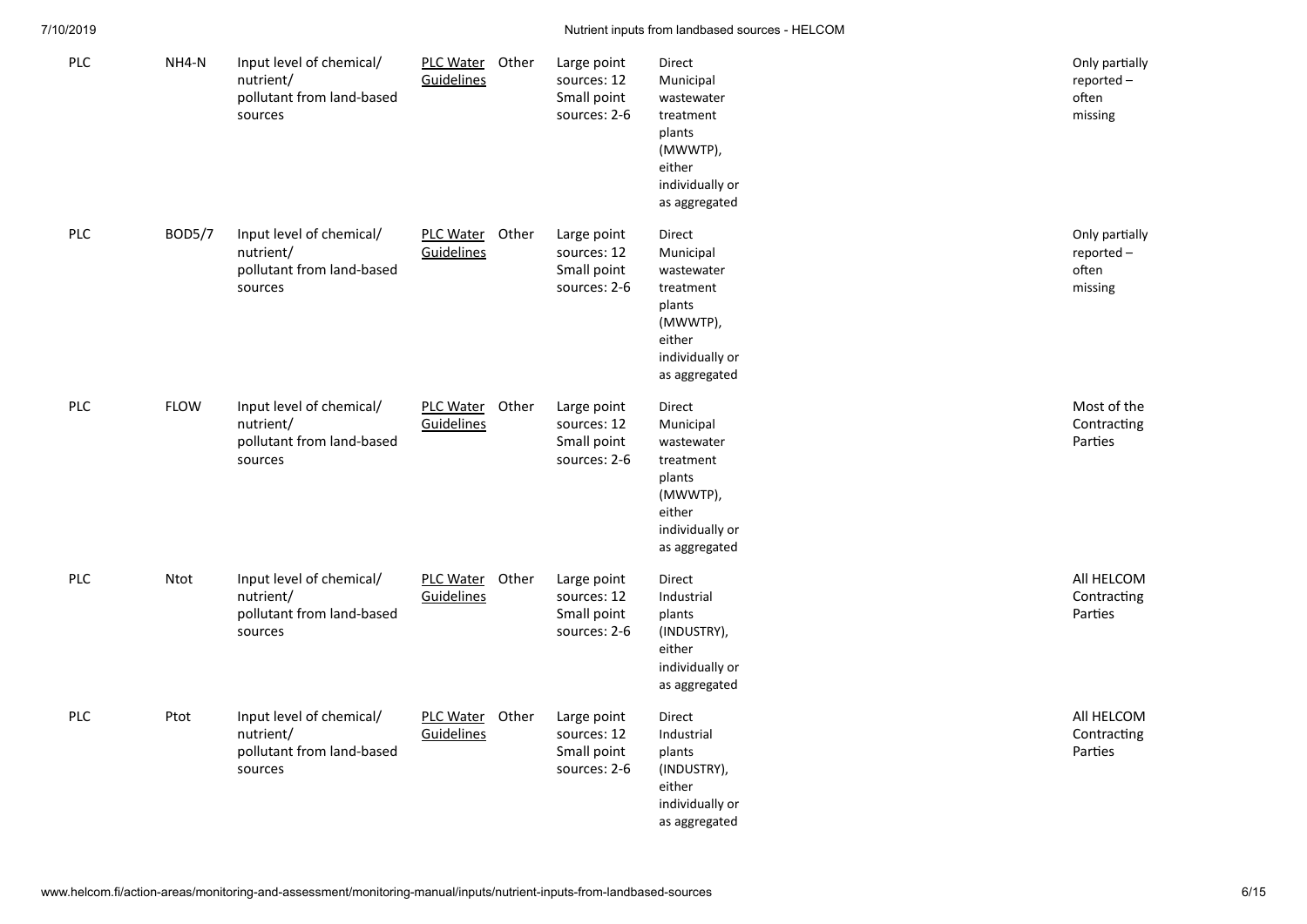| <b>PLC</b> | <b>FLOW</b>   | Input level of chemical/<br>nutrient/<br>pollutant from land-based<br>sources | PLC Water Other<br>Guidelines        |       | Large point<br>sources: 12<br>Small point<br>sources: 2-6 | Direct<br>Industrial<br>plants<br>(INDUSTRY),<br>either<br>individually or<br>as aggregated                                                                                  | Most of the<br>Contracting<br>Parties               |
|------------|---------------|-------------------------------------------------------------------------------|--------------------------------------|-------|-----------------------------------------------------------|------------------------------------------------------------------------------------------------------------------------------------------------------------------------------|-----------------------------------------------------|
| PLC        | Ntot          | Input level of chemical/<br>nutrient/<br>pollutant from land-based<br>sources | PLC Water Other<br><b>Guidelines</b> |       | Large point<br>sources: 12<br>Small point<br>sources: 2-6 | Direct Fish<br>farm (FISH<br>FARM) either<br>individually or<br>as aggregated                                                                                                | Most of the<br>Contracting<br>Parties               |
| <b>PLC</b> | Ptot          | Input level of chemical/<br>nutrient/<br>pollutant from land-based<br>sources | PLC Water Other<br>Guidelines        |       | Large point<br>sources: 12<br>Small point<br>sources: 2-6 | Direct Fish<br>farm (FISH<br>FARM) either<br>individually or<br>as aggregated                                                                                                | Most of the<br>Contracting<br>Parties               |
| PLC        | <b>BOD5/7</b> | Input level of chemical/<br>nutrient/<br>pollutant from land-based<br>sources | PLC Water Other<br>Guidelines        |       | Large point<br>sources: 12<br>Small point<br>sources: 2-6 | Direct Fish<br>farm (FISH<br>FARM) either<br>individually or<br>as aggregated                                                                                                | Only<br>partially<br>reported -<br>often<br>missing |
| <b>PLC</b> | Ntot          | Input level of chemical/<br>nutrient/<br>pollutant from land-based<br>sources | <b>PLC Water</b><br>Guidelines       | Other | Every 6 years                                             | Loads by<br>sources<br>(diffuse and<br>point sources)<br>of ~300<br>monitored<br>rivers and<br>estimated 23<br>unmonitored<br>areas in the<br><b>Baltic Sea</b><br>catchment | Most of the<br>Contracting<br>Parties               |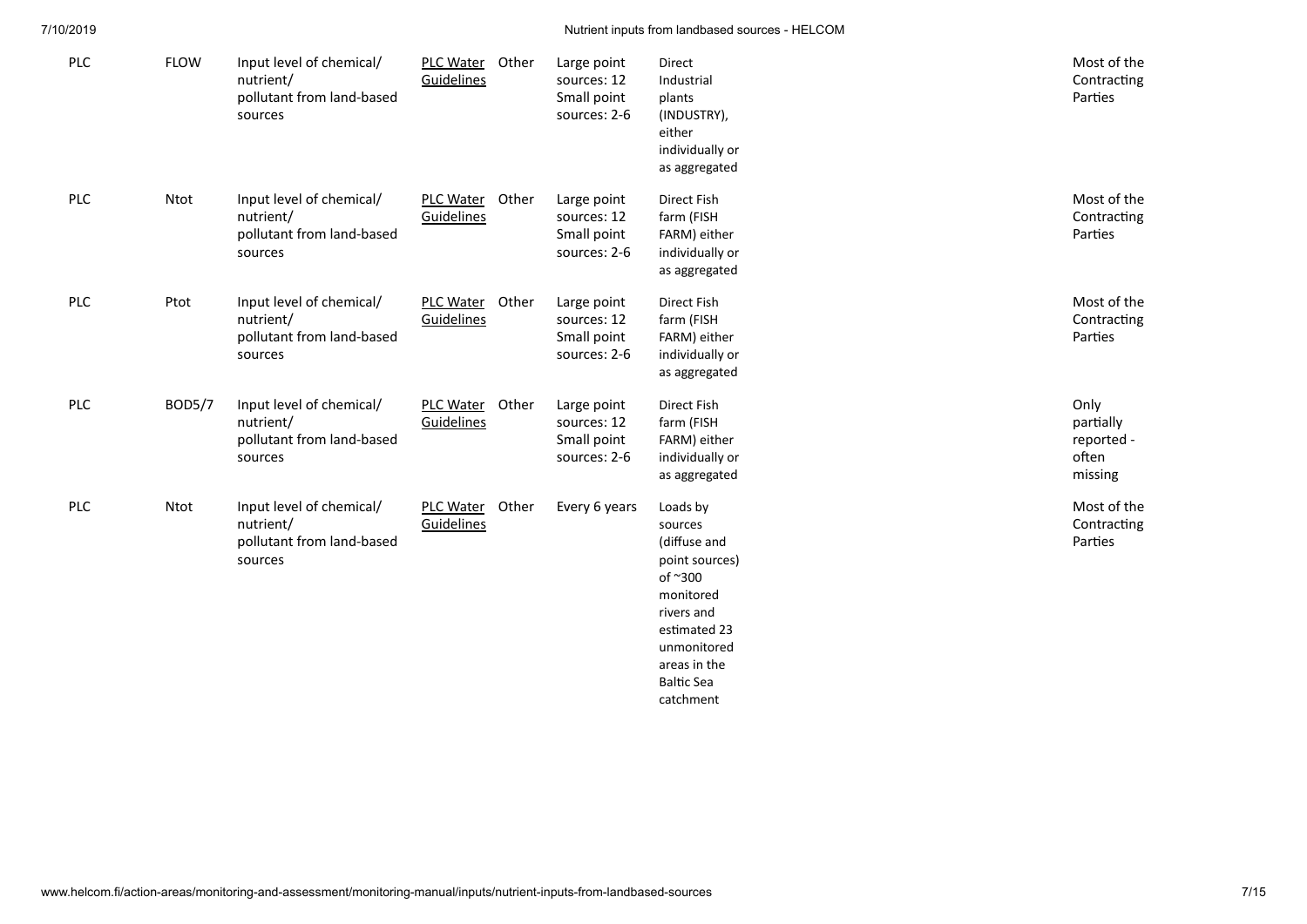| PLC        | Ptot | Input level of chemical/<br>nutrient/<br>pollutant from land-based<br>sources | PLC Water<br>Guidelines        | Other | Every 6 years | Loads by<br>sources<br>(diffuse and<br>point sources)<br>of ~300<br>monitored<br>rivers and<br>estimated 23<br>unmonitored<br>areas in the<br><b>Baltic Sea</b><br>catchment | Most of the<br>Contracting<br>Parties |
|------------|------|-------------------------------------------------------------------------------|--------------------------------|-------|---------------|------------------------------------------------------------------------------------------------------------------------------------------------------------------------------|---------------------------------------|
| <b>PLC</b> | Ntot | Other parameter                                                               | <b>PLC Water</b><br>Guidelines | Other | Every 6 years | Retention of<br>$^{\sim}300$<br>monitored<br>rivers and<br>estimated 23<br>unmonitored<br>areas in the<br><b>Baltic Sea</b><br>catchment                                     | Most of the<br>Contracting<br>Parties |
| PLC        | Ptot | Other parameter                                                               | PLC Water<br>Guidelines        | Other | Every 6 years | Retention of<br>$^{\sim}300$<br>monitored<br>rivers and<br>estimated 23<br>unmonitored<br>areas in the<br><b>Baltic Sea</b><br>catchment                                     | Most of the<br>Contracting<br>Parties |

# <span id="page-7-0"></span>Brief description of monitoring

Element / parameter Annual nutrient loads, loads of organic matter, water discharges and river flows/ Input level of **chemical/nutrient/pollutant from land-based sources (annually reported)**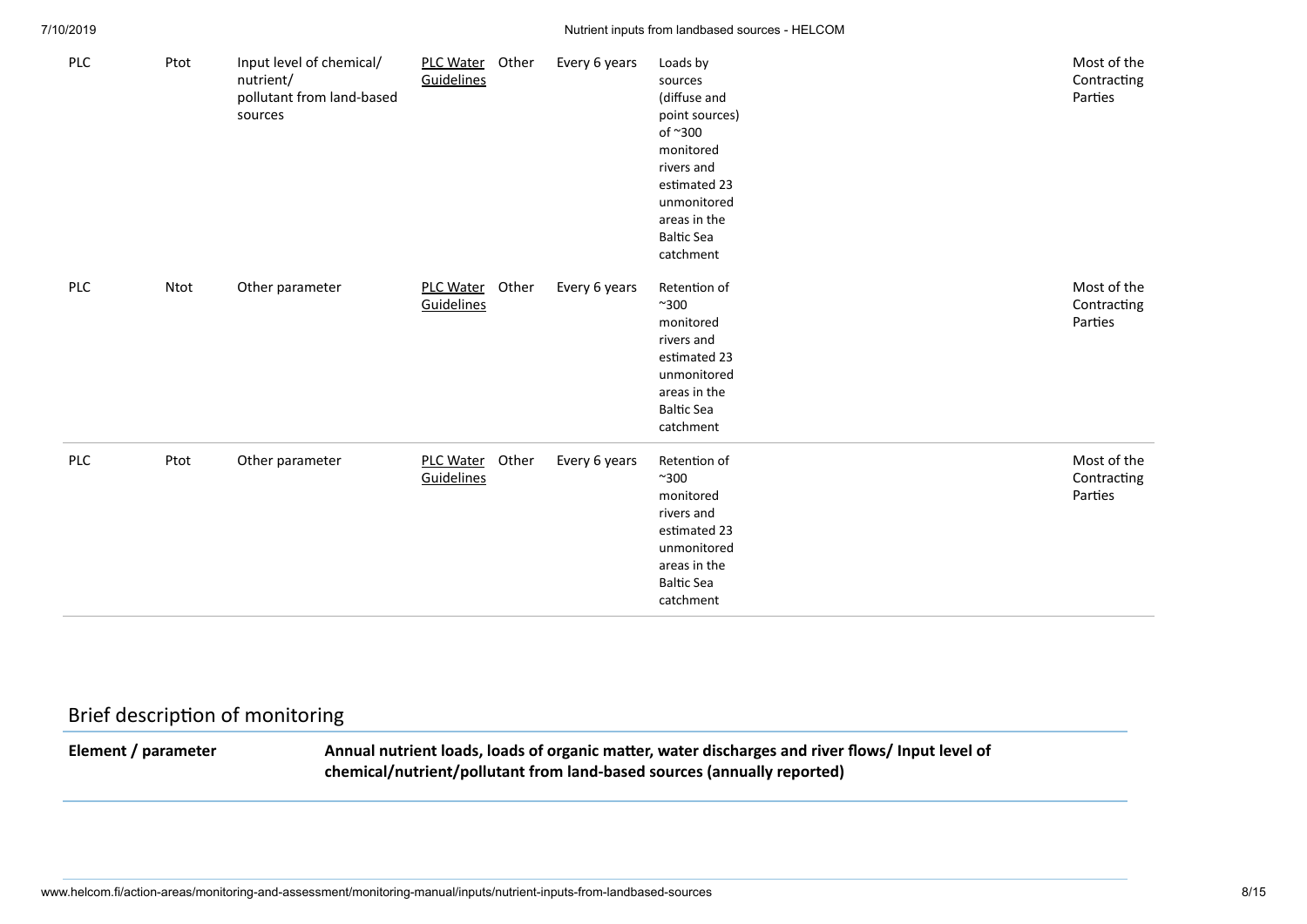| Method             | Parameters have been monitored from rivers as well as from direct point sources. Inputs from unmonitored areas<br>are estimated.                                                                                                                                                                                                                                                                                                                                                                                                                                                                                                                                                                                                       |
|--------------------|----------------------------------------------------------------------------------------------------------------------------------------------------------------------------------------------------------------------------------------------------------------------------------------------------------------------------------------------------------------------------------------------------------------------------------------------------------------------------------------------------------------------------------------------------------------------------------------------------------------------------------------------------------------------------------------------------------------------------------------|
|                    | Annual total loads of nitrogen, phosphorus and their fractions are reported every year by the HELCOM<br>Contracting Parties and compiled by the PLC Data Manager at the Marine Research Centre, Finnish Environment<br>Institute (MK/SYKE). The data collection is based on combination of monitored data (measurements at monitoring<br>stations close to river mouth) and estimates of unmonitored areas. Monitored data are collected on flows and<br>concentrations and total loads calculated. The estimates of unmonitored areas are based on proportion<br>calculations of surfaces of monitored and unmonitored areas and monitored loads. These estimates / calculations<br>have been carried out by the Contracting Parties. |
| QA/QC              | No official information about the uncertainty of nutrient loads, loads of organic matter or flow data have been<br>reported to HELCOM (PLC Data Manager). Further work on input uncertainty is required. The QA/QC procedure<br>has been developed when modernizing the PLC database (HELCOM PLUS). There are gaps in time series of<br>national inputs which will be corrected by the HELCOM Load Core Group.                                                                                                                                                                                                                                                                                                                         |
|                    | National sampling QA/QC, coordinated HELCOM QA/QC for input calculations.                                                                                                                                                                                                                                                                                                                                                                                                                                                                                                                                                                                                                                                              |
| Frequency          | Annual reporting of river catchments is based on continuous flow and weekly/monthly concentration (a few time<br>a year) concentration analysis. Sampling frequency of point sources varies from continuous to occasional<br>sampling.                                                                                                                                                                                                                                                                                                                                                                                                                                                                                                 |
|                    | Frequency 1/year to 1/week. An overview of monitoring by the Contracting Parties in 2012 was compiled by the<br>PLC-6 project.                                                                                                                                                                                                                                                                                                                                                                                                                                                                                                                                                                                                         |
| Spatial scope      | Covers most of the inputs from the drainage area divided by nine Baltic Sea sub-basins (based on the PLC<br>division).                                                                                                                                                                                                                                                                                                                                                                                                                                                                                                                                                                                                                 |
| Spatial resolution | Reported by country, sub-basin and river catchment. Point sources as either as aggregated by sub-basin and by<br>country or by river catchment and as best point sources are reported individually with known location. This varies<br>between the Contracting Parties.                                                                                                                                                                                                                                                                                                                                                                                                                                                                |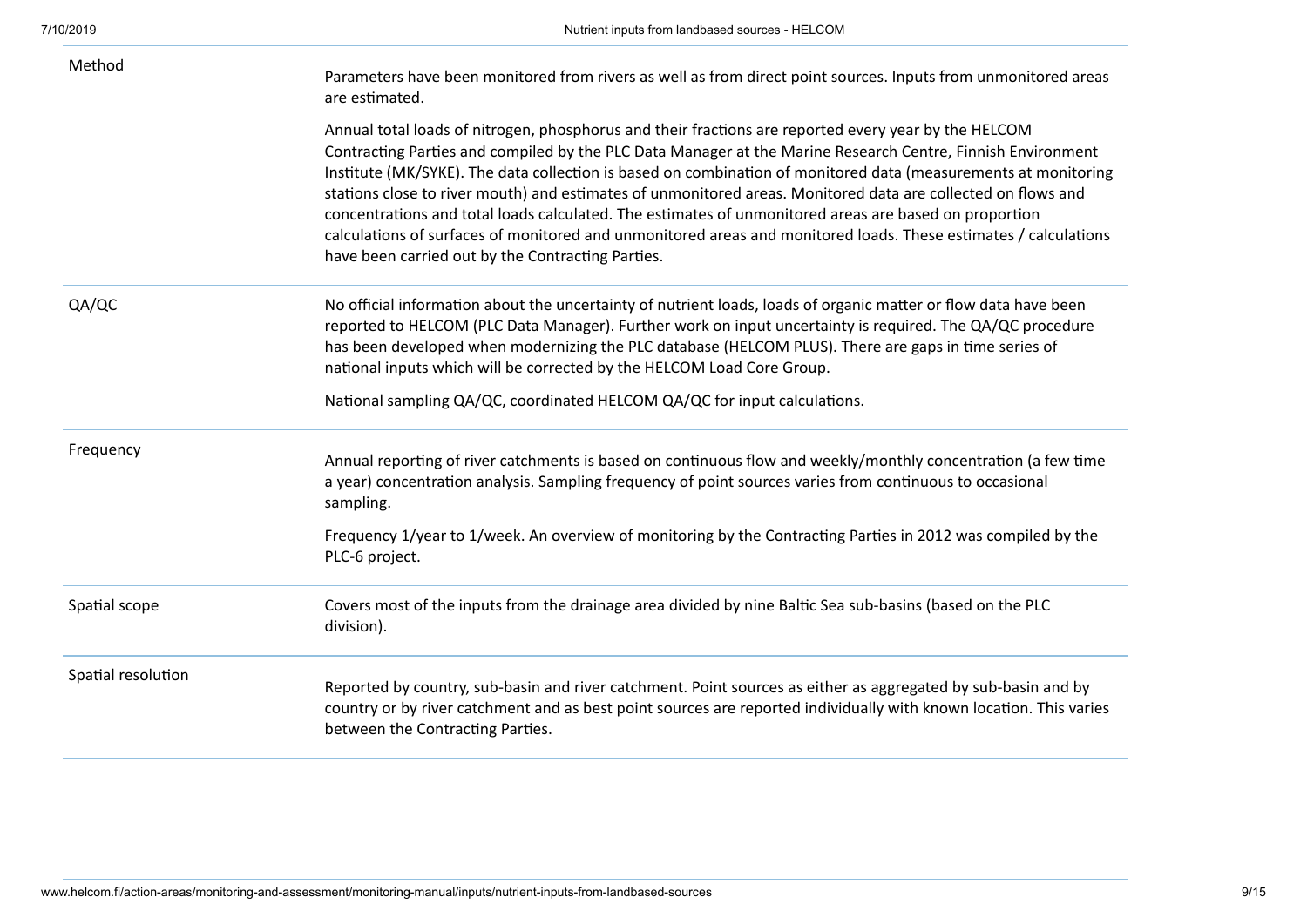| Element / parameter | Ntot and Ptot / Input level of chemical/nutrient/pollutant from land-based sources (reported periodically)                                                                                                                                                                                                                                                                                                                                    |
|---------------------|-----------------------------------------------------------------------------------------------------------------------------------------------------------------------------------------------------------------------------------------------------------------------------------------------------------------------------------------------------------------------------------------------------------------------------------------------|
| Method              | For periodic assessments, the total N and total P are reported by sources, i.e. diffuse sources (agriculture,<br>scattered dwellings, atmospheric deposition to fresh water, storm water and overflow and natural background<br>load) and from point sources (MWWTP, INDUSTRY and Fish farm).                                                                                                                                                 |
|                     | Periodic nutrient loads by sources have been calculated by well-known and described methods or by using a<br>country specific method.                                                                                                                                                                                                                                                                                                         |
| QA/QC               | No official information about the uncertainty of nutrient loads have been reported to HELCOM (PLC Data<br>Manager). Further work on input uncertainty is required. The QA/QC procedure was developed when<br>modernizing the PLC data base (HELCOM PLUS). There are gaps in time series of national inputs which will be<br>corrected by HELCOM Load Core Group.<br>National sampling QA/QC, coordinated HELCOM QA/QC for input calculations. |
| Frequency           | Based on calculations and periodically carried out every six years (next assessment (PLC-6) will be based on data<br>collected during 2012 (Gemany and Poland) and 2014 (all other Contracting Parties).                                                                                                                                                                                                                                      |
| Spatial scope       | Covers most of the inputs from the drainage area divided by nine Baltic Sea sub-basins (based on the PLC<br>division).                                                                                                                                                                                                                                                                                                                        |
| Spatial resolution  | Reported by country, sub-basin and river catchment. Point sources as either as aggregated by sub-basin and by<br>country or by river catchment and as best individually with location. This varies between the Contracting Parties.                                                                                                                                                                                                           |

| Element / parameter | Retention of nutrients (periodically) / other parameter                                                                      |
|---------------------|------------------------------------------------------------------------------------------------------------------------------|
| Method              | Nutrient retention have been calculated by either well-known and described methods or by using a country<br>specific method. |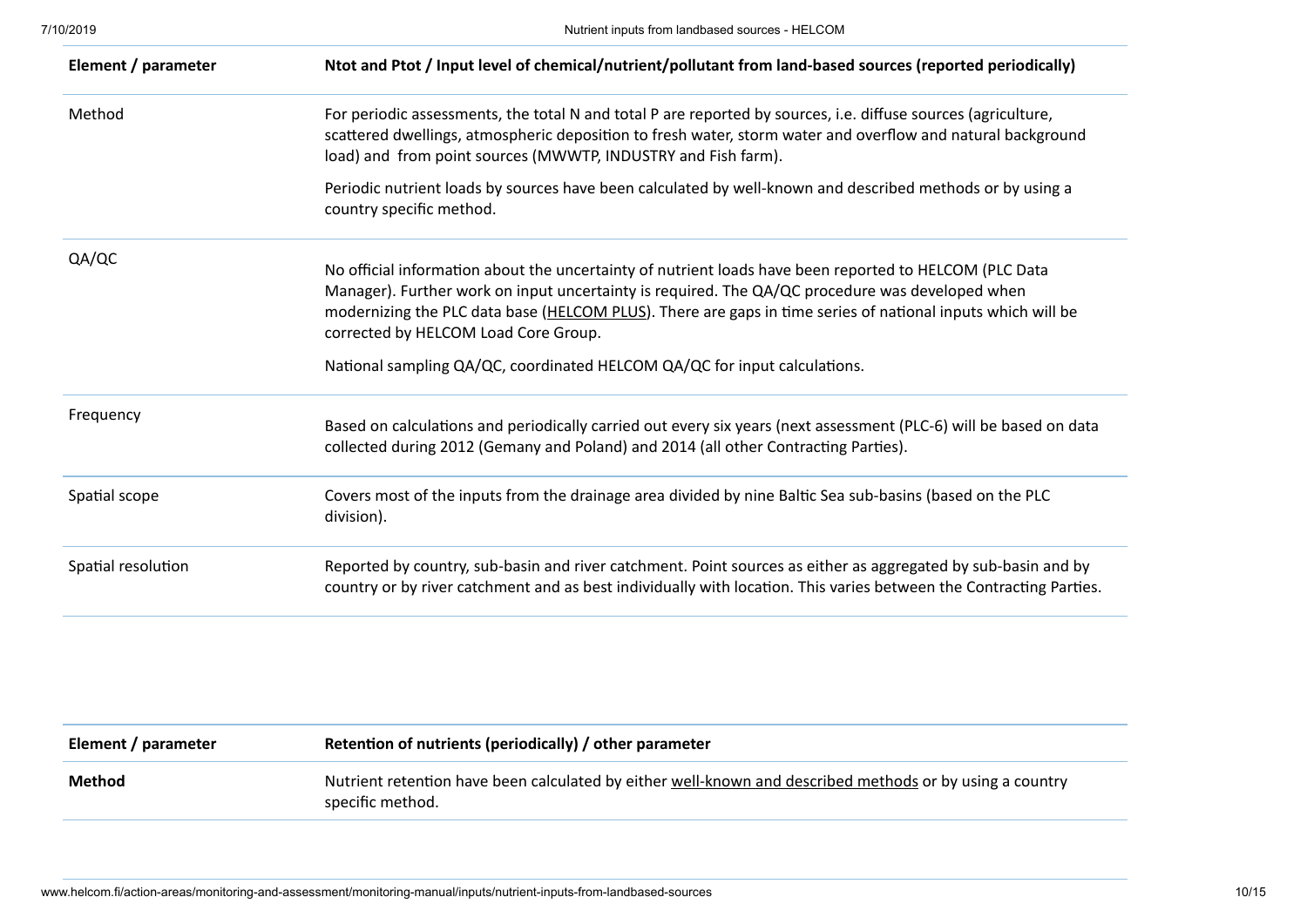| QA/QC                     | No official information about the uncertainty of nutrient retention has been reported to HELCOM (PLC Data<br>Manager). The QA/QC procedure was developed when modernizing the PLC data base (HELCOM PLUS). There are<br>gaps in time series of national inputs which will be corrected by HELCOM Load Core Group.<br>National sampling QA/QC, coordinated HELCOM QA/QC for input calculations |
|---------------------------|-----------------------------------------------------------------------------------------------------------------------------------------------------------------------------------------------------------------------------------------------------------------------------------------------------------------------------------------------------------------------------------------------|
| <b>Frequency</b>          | Based on calculations and periodically carried out every six years (of 2012/2014 data).                                                                                                                                                                                                                                                                                                       |
| <b>Spatial scope</b>      | Covers most of the inputs from the drainage area divided by nine Baltic Sea sub-basins (based on the PLC division).                                                                                                                                                                                                                                                                           |
| <b>Spatial resolution</b> | Reported by country, sub-basin and river catchment.                                                                                                                                                                                                                                                                                                                                           |

## Assessment of natural variability [\(Q5e](http://www.helcom.fi/action-areas/monitoring-and-assessment/monitoring-manual/introduction#5e))

A description of the methodology used for normalizing input data is given in the PLC-5 report ([BSEP](http://www.helcom.fi/Lists/Publications/BSEP128.pdf) 128), and the PLC-6 project has produced a [report](http://www.helcom.fi/Documents/HELCOM%20at%20work/Projects/PLC-6/Final%20report%20on%20Statistical%20aspects%20in%20relation%20to%20Baltic%20Sea%20pollution%20load%20compilation.pdf) on statistical methods to calculate uncertainties on national datasets including methodology for filling in data gaps and missing data and development of standardized methodology for evaluating countries progress in fulfilling BSAP nutrient reduction targets.

### [ASSESSMENT REQUIREMENTS](http://www.helcom.fi/action-areas/monitoring-and-assessment/monitoring-manual/inputs/nutrient-inputs-from-landbased-sources)

## Monitoring requirements and gaps

Monitoring is to be carried out to fulfill assessment requirements of HELCOM ecological objectives that are specified through HELCOM core indicators. The requirements on monitoring can include number of stations, the sampling frequency and replication.

| Monitoring<br>requirements | Data on waterborne inputs of nutrients are needed to assess the amount of nutrient input to the sea to<br>allow for follow-up of effectiveness of implemented measures (under e.g. river basin management plans,<br>BSAP), for the core pressure indicator on nutrient inputs as well as follow-up of progress towards the agreed<br>BSAP country-wise nutrient reduction targets (CART). |
|----------------------------|-------------------------------------------------------------------------------------------------------------------------------------------------------------------------------------------------------------------------------------------------------------------------------------------------------------------------------------------------------------------------------------------|
|                            | Pressure data should also be useable for HELCOM holistic assessments (i.e. pressure index).                                                                                                                                                                                                                                                                                               |
|                            | Regular annual reporting of waterborne nutrient inputs is needed from all the Contracting Parties in order to<br>ensure a reliable MAI/CART follow-up scheme.                                                                                                                                                                                                                             |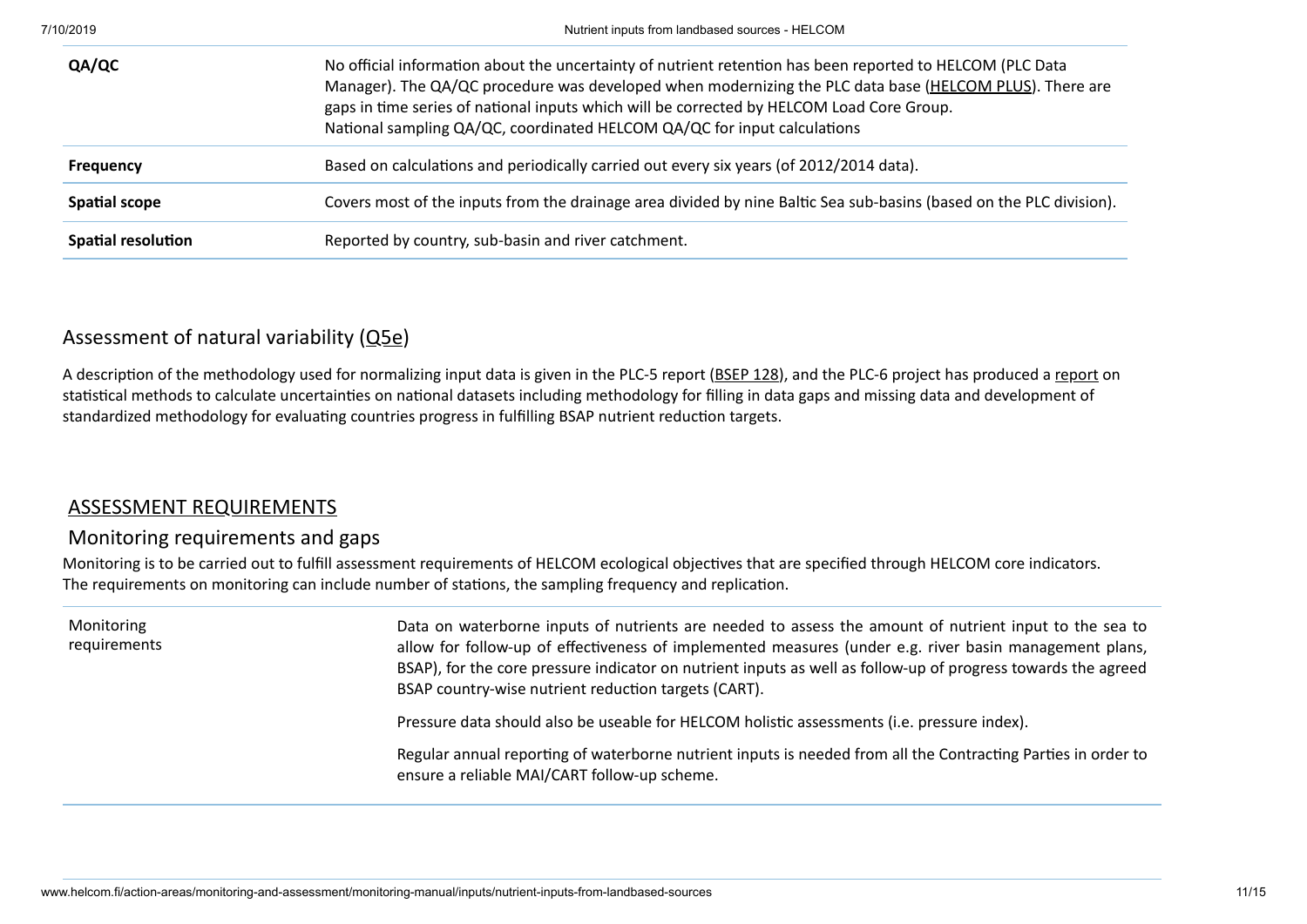Gaps Gaps There are gaps in data reported by the Contracting Parties to the HELCOM PLC database. PLC projects have on a case-by-case basis filled in data gaps, but this is time consuming and requires separate endorsement of the data by the countries. A description of the latest PLC dataset (for PLC-5.5) is given in chapter 1.2 in [BSEP](http://www.helcom.fi/Lists/Publications/BSEP141.pdf) 141.

## Targets - Adequacy for assessment of progress with targets (Art. 10) ([Q6b\)](http://www.helcom.fi/action-areas/monitoring-and-assessment/monitoring-manual/introduction#6b)

This section indicates whether the programme provides suitable and sufficient data and information to enable assessment of progress towards achievement of the relevant environmental targets (using indicators idenfied by MS under Art. 10).

| Suitable and sufficient data?                                                               | Yes                                                                                                                                                                                                                                                                                                                                                                                                                                                                                                                                                                                       |
|---------------------------------------------------------------------------------------------|-------------------------------------------------------------------------------------------------------------------------------------------------------------------------------------------------------------------------------------------------------------------------------------------------------------------------------------------------------------------------------------------------------------------------------------------------------------------------------------------------------------------------------------------------------------------------------------------|
| Established methods for assessment?                                                         | Yes                                                                                                                                                                                                                                                                                                                                                                                                                                                                                                                                                                                       |
| Adequate capacity to perform assessments?                                                   | Yes                                                                                                                                                                                                                                                                                                                                                                                                                                                                                                                                                                                       |
| Will the data and information collected<br>enable the regular updating of targets?<br>(Q6c) | Yes                                                                                                                                                                                                                                                                                                                                                                                                                                                                                                                                                                                       |
| Description of Targets (Q6d)                                                                | The BSAP nutrient reduction scheme's maximum allowable inputs (MAI) of nutrients can be<br>implemented by measures taken to reduce waterborne and airborne nutrient inputs. Also the effects of<br>reductions in air emissions outside the HELCOM area (following implementation of Gothenburg Protocol)<br>are expected to contribute to fulfillment of MAI. Annual datasets of contributions for different sources<br>(countries and shipping) to N deposition to the Baltic, allows for follow-up of progress towards MAI and<br>country-wise allocation of nutrient reduction (CART). |
|                                                                                             | It should be noted that the MAI (which can be considered as an "environmental targets") do not include<br>separate targets for waterborne and airborne inputs. Also the core pressure indicator on nutrient inputs<br>combine airborne and nutrient inputs.                                                                                                                                                                                                                                                                                                                               |
| Gap-filling date Targets (Q6e)                                                              | Considered adequate in 2014                                                                                                                                                                                                                                                                                                                                                                                                                                                                                                                                                               |
| Plans for targets (O6f)                                                                     | Not applicable. Targets exist.                                                                                                                                                                                                                                                                                                                                                                                                                                                                                                                                                            |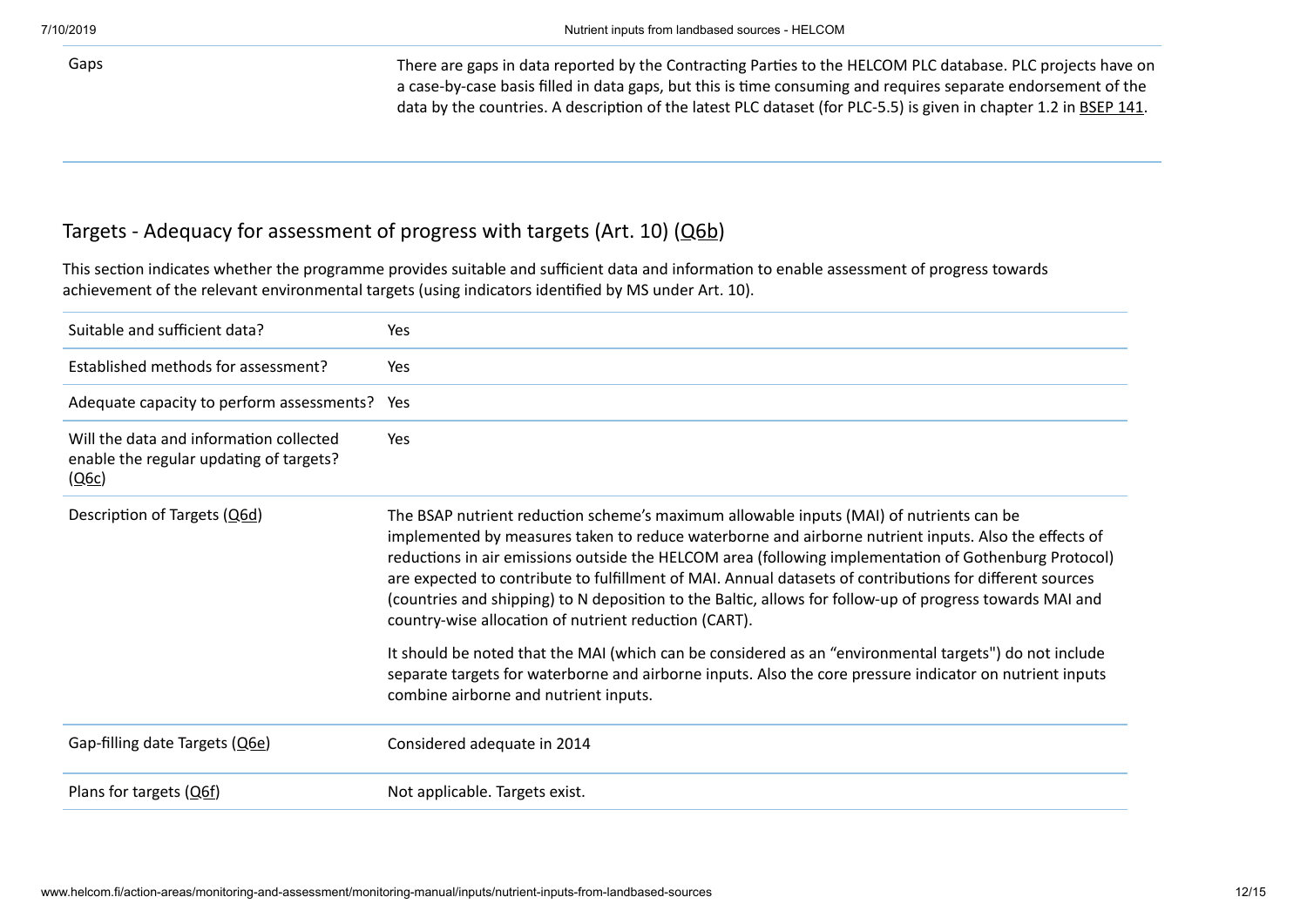# Measures - nature of the activity and/or pressure covered by the programme (spatial distribution, frequency of activity)

How the monitoring is considered adequate to identify which activities and pressures that are causing environmental degradation and how it can help identifying new measures  $(Q7b)$  $(Q7b)$ 

| Spatial distribution/extent of activity | The last periodic PLC assessment (PLC-6) assessed inputs from point sources, monitored and unmonitored<br>areas in 2014 (2012 for DE and PL). Countries reported calculated inputs from different sources within the<br>Baltic Sea catchment area, e.g. point sources (WWTP, industry, fish farms), diffuse (agriculture, scattered<br>swellings, storm waters, atmospheric deposition), and natural background sources. |
|-----------------------------------------|--------------------------------------------------------------------------------------------------------------------------------------------------------------------------------------------------------------------------------------------------------------------------------------------------------------------------------------------------------------------------------------------------------------------------|
| Intensity of activity                   | By assessing the contribution of different sources to the inputs as well as trends in inputs from different<br>sources, it is possible to identify where measures have resulted in reduced inputs and where there is still<br>potential to reduce pollution.                                                                                                                                                             |
| Temporal changes in activity            | Data series available covering emissions and deposition since 1994                                                                                                                                                                                                                                                                                                                                                       |
| fisheries, tourism/recreation)          | Type of activity (within broad category f, e.g. Municipalities, industry, agriculture, fish farms                                                                                                                                                                                                                                                                                                                        |

## Measures - Adequacy for assesssments of measures (Art. 13) ([Q7e\)](http://www.helcom.fi/action-areas/monitoring-and-assessment/monitoring-manual/introduction#7e)

The monitoring supports assessment of follow up measures.

| Adequate data?                            | Yes |
|-------------------------------------------|-----|
| Established methods for assessment?       | Yes |
| Adequate understanding of GES?            | Yes |
| Adequate capacity to perform assessments? | Yes |
| Addresses activities/pressures?           | Yes |
| Addresses effectiveness of measures?      | No  |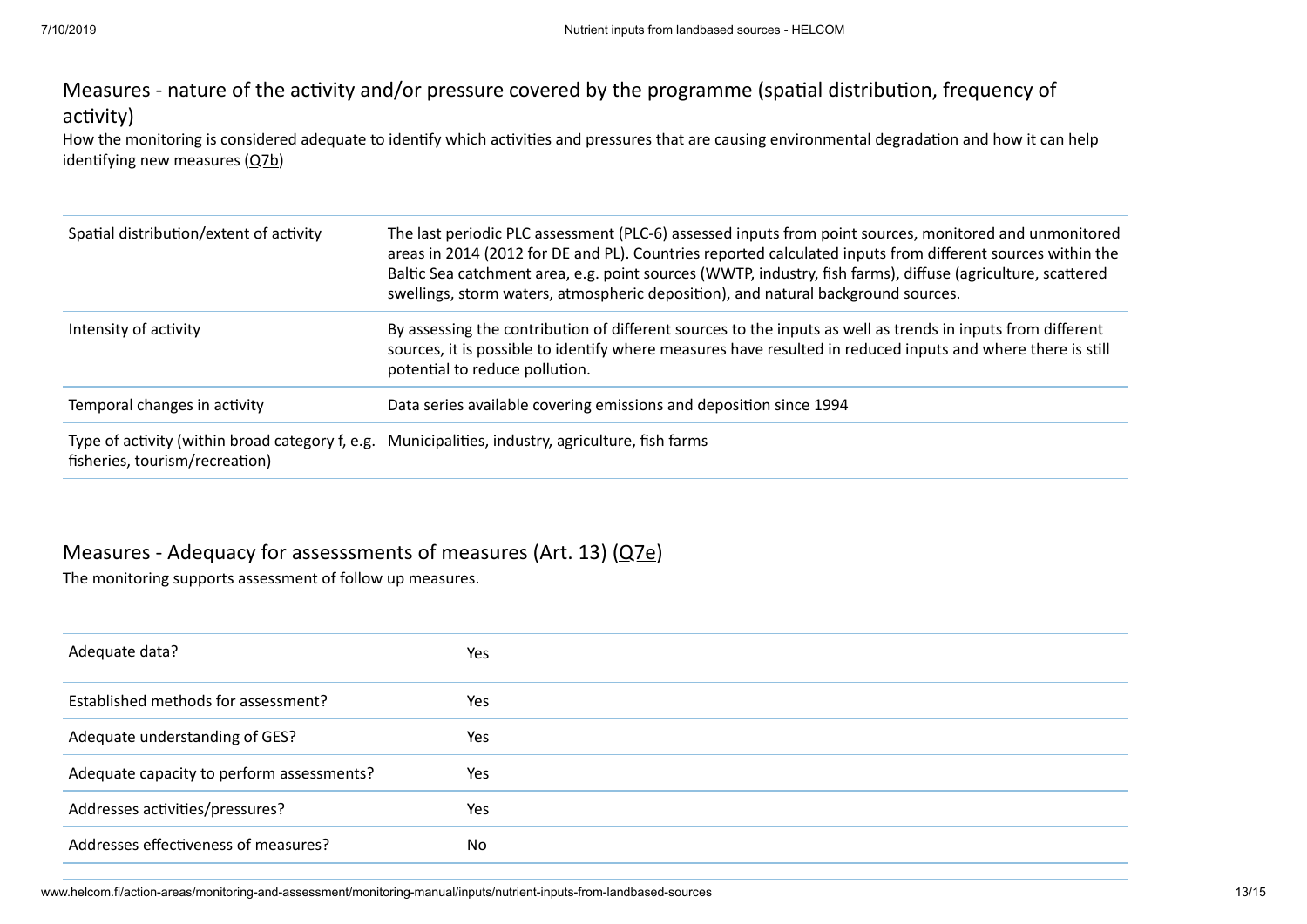Gap-filling date Activities and Measures  $(Q7f)$  Considered adequate in 2014. NOTE: Already "adequate" but can be improved. The imlpementation of the new [HELCOM](http://www.helcom.fi/helcom-at-work/projects/plus) PLUS database is expected to improve data reporting by the Contracting Parties as well as facilitate filling in of data gaps.

## Assessment of natural variability [\(Q5e](http://www.helcom.fi/action-areas/monitoring-and-assessment/monitoring-manual/introduction#5e))

Quantitative.

### <span id="page-13-0"></span>[DATA PROVIDERS AND ACCESS](http://www.helcom.fi/action-areas/monitoring-and-assessment/monitoring-manual/inputs/nutrient-inputs-from-landbased-sources)

| Data access point                                                                                    | <b>HELCOM PLC</b>                                                                                                                                                                                                                                                                                                                                                                       |
|------------------------------------------------------------------------------------------------------|-----------------------------------------------------------------------------------------------------------------------------------------------------------------------------------------------------------------------------------------------------------------------------------------------------------------------------------------------------------------------------------------|
| Data type $(Q10c)$                                                                                   | Processed data sets, Modelled data: Total inputs are estimated based on measurements, modelling is<br>used for periodic assessments of e.g. inputs from diffuse sources                                                                                                                                                                                                                 |
| Data availability $(Q10c)$                                                                           | The MAI CART OPER project is modernizing the PLC database to operationalize assessments and access<br>via online web application.                                                                                                                                                                                                                                                       |
| Data access $(Q10c)$                                                                                 | Open (moratorium for quality checking and verifying data)                                                                                                                                                                                                                                                                                                                               |
| <b>INSPIRE standard (<math>Q10c</math>)</b>                                                          |                                                                                                                                                                                                                                                                                                                                                                                         |
| When will data become available? $(Q10c)$                                                            | Data reporting deadline is 31 October each year (e.g. 2012 data should be reported by 31 Oct 2013). For<br>periodic assessments, reporting of monitored data is also 31 October, but modelled results should be<br>reported by the end of the year (31 December).                                                                                                                       |
| Data update frequency $(Q10c)$                                                                       | Yearly, Every 6 years                                                                                                                                                                                                                                                                                                                                                                   |
| Describe how the data and information<br>from the programme will be made<br>accessible to the EC/EEA | Currently an MS Access database containing the data is hosted by the Database Manager Finnish<br>Environment Institute (SYKE). The on-going HELCOM PLUS project is working to transfer the database to<br>an SQL database and building a web interface to allow for reporting and quality checking of the data as<br>well as open access for viewing and downloading approved datasets. |
| Contact points in the Contracting parties                                                            | Contact point to national monitoring programmes will be added                                                                                                                                                                                                                                                                                                                           |
| Has the data been used in HELCOM<br>assessments?                                                     | Yes, e.g. <b>BSEP128</b> Fifth Baltic Sea Pollution Load Compilation (PLC-5).                                                                                                                                                                                                                                                                                                           |